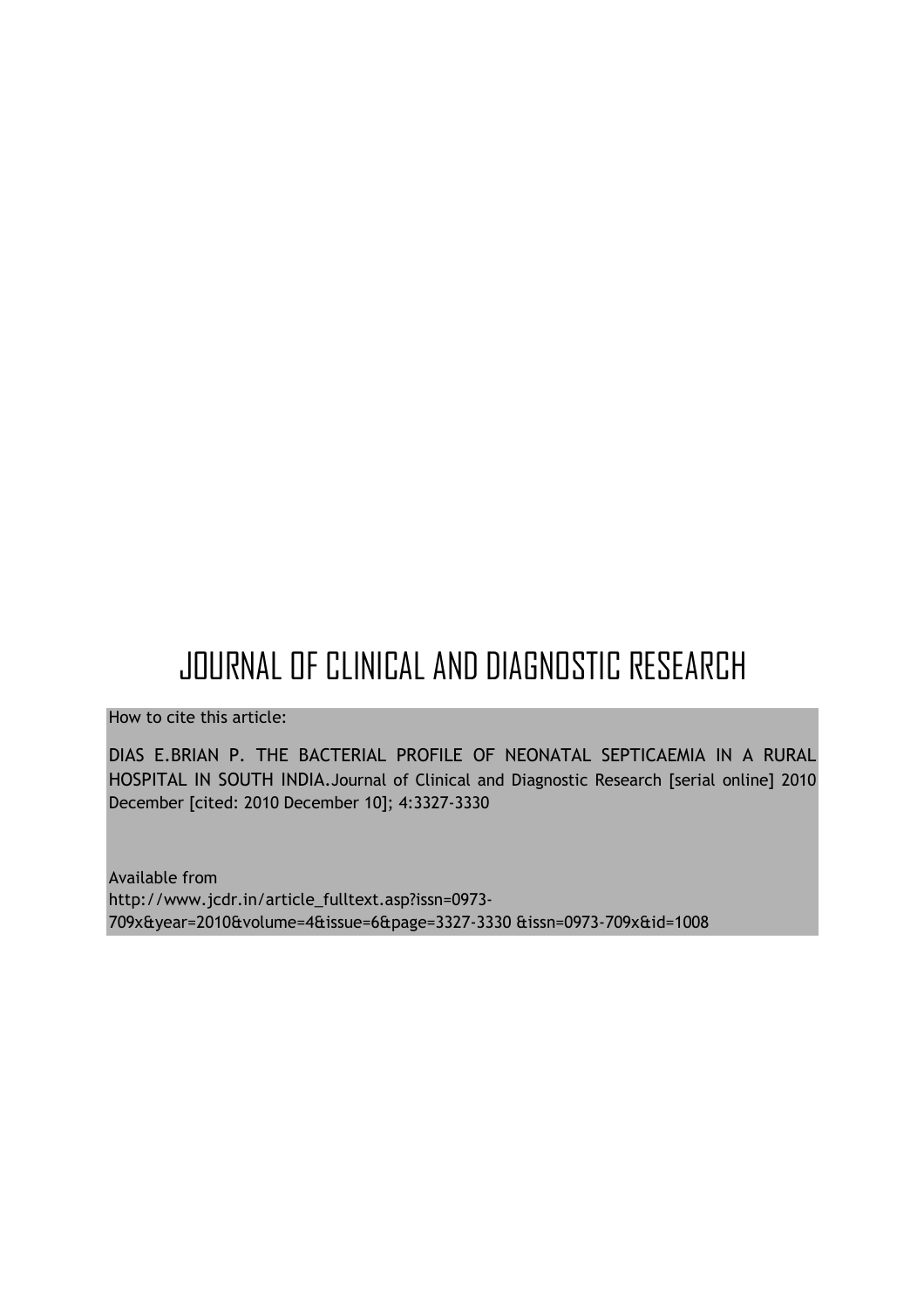# ORIGINAL ARTICLE

## **The Bacterial Profile Of Neonatal Septicaemia In A Rural Hospital In South India**

#### EDWIN DIAS\* AND VIGNESHWARAN P\*\*

#### **ABSTRACT**

Introduction: Neonatal sepsis is the most common cause for neonatal deaths in the NICU. Newborn blood culture and sensitivity testing are important tools in the diagnosis of neonatal sepsis and in the institution of early antibiotic treatment. Material and Methods: This study was conducted by analyzing the blood cultures and the sensitivity reports of 100 newborns who were admitted to the NICU over a period preceding one year. Results: Of the 100 newborns, 32 (32%) showed positive blood culture reports. Out of the 32 positive blood cultures, 19 (59.4%) showed positivity for Coagulase negative Staphylococcus, 7 (21.9%) showed positivity for Staphylococcus aureus, 3 (9.4%) showed positivity for Pseudomonas aeruginosa, 1  $(3.1\%)$  showed positivity for Enterococci, 1  $(3.1\%)$  showed positivity for Micrococci and 1 (3.1%) showed positivity for Flavobacteria. Overall, most of the neonatal sepsis was caused by Coagulase negative staphylococcus. The sensitivity pattern of the first line of antibiotics was as follows; out of the 19 Coagulase negative staphylococcus strains, 13 (68.42%) showed sensitivity to amikacin and ciprofloxacin, 15 (78.95%) to sparfloxacin, 9 (47.37%) to erythromycin, 10 (52.63%) to azithromycin, 12 (63.16%) to gentamicin and cephalexin and 5 (26.32%) to penicillin. Out of the 7 Staphylococcus aureus strains, 6 (85.71%) showed sensitivity to amikacin, 5 (71.43%) to erythromycin, 4 (57.14%) to sparfloxacin and ciprofloxacin, 3 (42.86%) to azithromycin and cephalexin and 1(14.29%) to penicillin and gentamicin. Out of the 3 Pseudomonas aeruginosa strains, 2 (66.7%) were sensitive to ciprofloxacin and amikacin and 1 (33.3%) was sensitive to to sparfloxacin, azithromycin and gentamicin. Enterococci showed sensitivity to sparfloxacin, cephalexin, and ciprofloxacin. Flavobacteria showed sensitivity to gentamicin, erythromycin, ciprofloxacin, sparfloxacin and amikacin. Their resistance patterns were also studied. Conclusion: Coagulase negative staphylococcus is the most common cause for neonatal sepsis in the NICU. Most of the organisms were sensitive to Amikacin.

Key Words: Neonatal septicaemia, Blood culture, Antibiotic sensitivity.

\*MD, DCH, DNB, Professor; MBBS, Intern, Department of Pediatrics, KVG Medical College Corresponding Author: Dr. Edwin Dias Professor and HOD

**\_\_\_\_\_\_\_\_\_\_\_\_\_\_\_\_\_\_\_\_\_\_\_\_\_\_\_\_** 

#### INTRODUCTION

Neonatal sepsis is the most common cause for neonatal deaths in the NICU [1]. Neonatal septicaemia is an important cause of morbidity

Department of Paediatrics K.V.G Medical College Kurunji Baug. Sullia Email:dredwindias@gmail.com

and mortality among neonates in India, with an estimated incidence of approximately 4% in intramural live births [2].

Neonatal septicaemia is defined as a disease of infants who are younger than 1 month of age,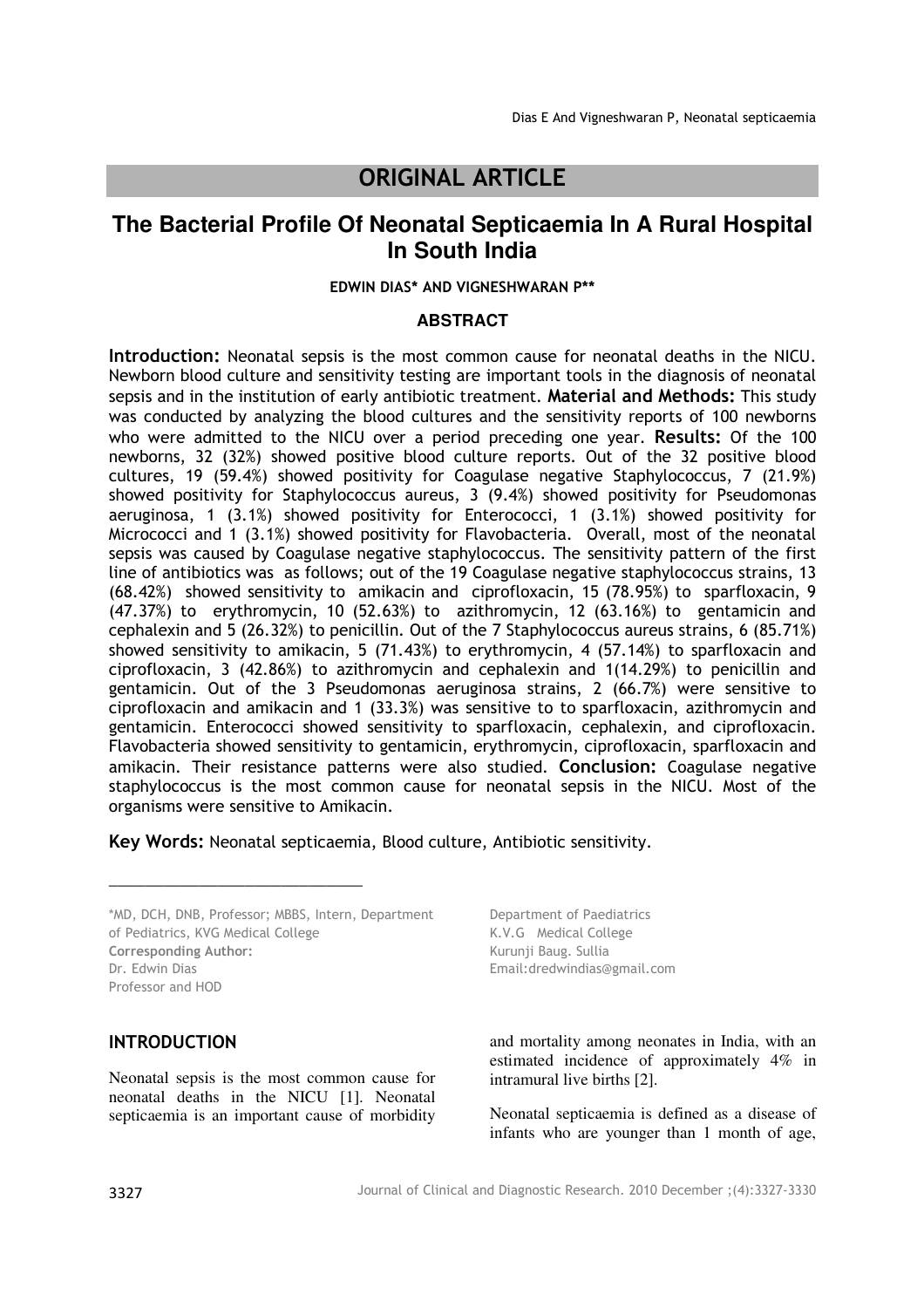who are clinically ill, and who have positive blood cultures [3]. Identification of aetiology is important, since it can induce a change in the management policy [4] For the effective management of neonatal septicaemia with appropriate antibiotics that would minimise the risk of severe morbidity and mortality, besides reducing the emergence of multidrug resistant organisms by rational antibiotic use, the study of the bacteriological profile and the antibiotic sensitivity pattern play a significant role [5], [6]. Thus, newborn blood cultures and sensitivity testing are important tools in the diagnosis of neonatal sepsis and in the institution of early antibiotic treatment. The institution of prompt treatment is essential for ensuring optimum outcome in neonates with sepsis, who often reach the health care facilities late and in a critical condition, in order to prevent mortality and morbidity.

This study was carried out to determine the bacteriological profile and antibiotic sensitivity pattern of neonatal sepsis in our NICU, so that the antibiotics which were used in empirical treatment could be tailored to tackle the organisms in our NICU.

## MATERIALS AND METHODS

This study was conducted by analysing the blood cultures and the sensitivity reports which were obtained during January 2008 to January 2009 from 100 newborns who were admitted to the NICU, Medical College and Hospital, Sullia, a rural teaching hospital in South Karnataka.

A total of 100 blood samples were collected from the clinically suspected cases of neonatal septicaemia, on the basis of antenatal risk factors, signs and symptoms of sepsis and elevated C- reactive protein levels from a peripheral vein, with proper antiseptic precautions before starting any antibiotic therapy. A second sample was collected on the same day to rule out contamination with the skin flora. Approximately 2cc of blood was drawn and inoculated into Brain Heart Infusion broth and it was incubated at  $37^{\circ}$ C for 24 hrs. Subcultures were made on both blood agar and MacConkey's agar after 24 hrs and 48 hrs.

Negative cultures were followed up by examining the broth daily for 10 days. Growth, if any, was identified by standard bacteriological techniques [7] including gram staining, colony characteristics and biochemical reactions. Antibiotic sensitivity was performed by the Kirby Bauer's disc diffusion method. Antibiotic sensitivity was tested for the following antibiotics: Gentamicin, Amikacin, Ciprofloxacin, Penicillin, Sparfloxacin, Erythromycin and Cephalexin.

## RESULTS

Of the 100 newborns, 32 (32%) showed positive blood culture reports. Out of the 32 positive blood cultures, 28(87.5%) were gram positive bacterial isolates and only 4(12.5%) were gram negative bacteria. The commonest isolate was Coagulase negative Staphylococcus, followed by Staphylococcus aureus [Table/Fig 1].

| [Table/Fig 1]: Organisms found in our NICU |  |  |  |
|--------------------------------------------|--|--|--|
|--------------------------------------------|--|--|--|

| SLNo           | Organisms                                                                     | Number | Percentage      |  |  |
|----------------|-------------------------------------------------------------------------------|--------|-----------------|--|--|
| ı.             | <b>COAGULASE</b><br><b>NEGATIVE</b><br><b>STAPHYLOCOCCUS</b><br><b>AUREUS</b> | 19     | 59.4            |  |  |
| $\overline{2}$ | <b>STAPHYLOCOCCUS</b><br><b>AUREUS</b>                                        | 7      | 719             |  |  |
| 3.             | <b>PSEUDOMONAS</b><br><b>AUREUS</b>                                           | 3      | 9.4             |  |  |
| 4.             | <b>ENTEROCOCCI</b>                                                            | ı      | $\overline{31}$ |  |  |
| 5.             | MICROCOCCI                                                                    | ı      | 3.1             |  |  |
| 6.             | <b>FLAVOBACTERIUM</b>                                                         | ı      | $\overline{31}$ |  |  |

The results of the antibiotic sensitivity testing [Table/Fig 2] revealed that most of the isolates were sensitive to Amikacin.

**[Table/Fig 2]: Antibiotic sensitivity and resistance pattern of organisms found in our NICU**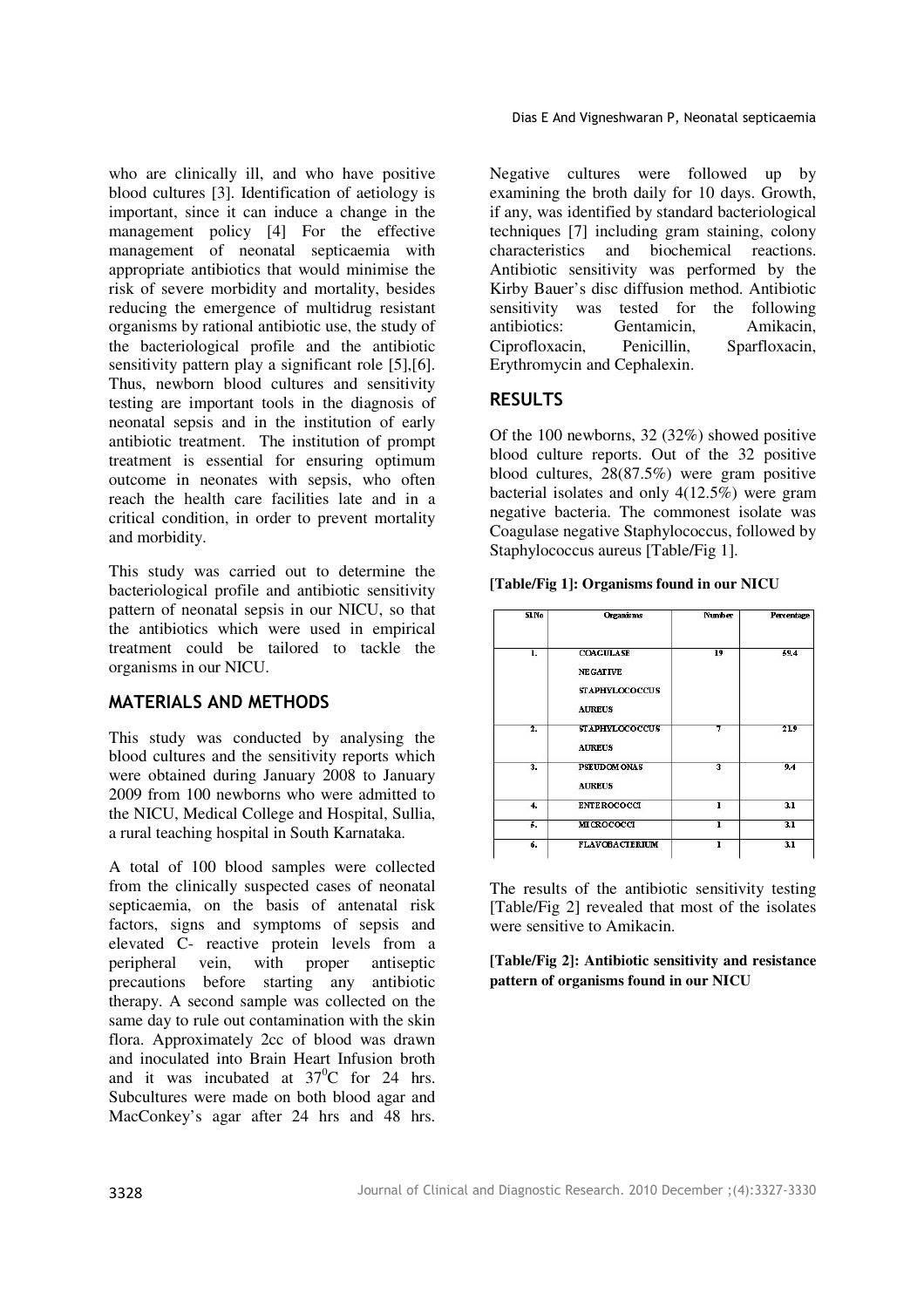| <b>Organisms</b> | Coaquiase<br>negative<br>staphylococcus |       |            |       | <b>Staphylococcus aureus</b> |       |                   | <b>Pseudomonas</b><br>aeruginosa |             |      |            |      |
|------------------|-----------------------------------------|-------|------------|-------|------------------------------|-------|-------------------|----------------------------------|-------------|------|------------|------|
| Antibiotic       | Sensitivity                             |       | Resistance |       | Sensitivity                  |       | <b>Resistance</b> |                                  | Sensitivity |      | Resistance |      |
|                  | n <sub>0</sub>                          | %     | no         | %     | no                           | %     | no                | %                                | no          | %    | no         | %    |
| Ciprofloxacin    | 13                                      | 68.42 | 06         | 31.58 | 4                            | 57.14 | 3                 | 42.86                            | 2           | 667  | 1          | 33 3 |
| Erythromyan      | 09                                      | 47.37 | 10         | 52.63 | 5                            | 7143  | 2                 | 28.57                            | o           | 20   | 3          | 100  |
| Sparfloxadn      | 15                                      | 78.95 | 04         | 21.05 | 4                            | 57.14 | 3                 | 42.86                            | 1           | 33.3 | 2          | 667  |
| Amikadn          | 13                                      | 68.42 | 06         | 31.58 | 6                            | 8571  | 1                 | 14.29                            | 2           | 667  | 1          | 33.3 |
| Azithromycin     | 10                                      | 52.63 | 09         | 47.37 | з                            | 42.86 | 4                 | 57.14                            | 1           | 33.3 | 2          | 667  |
| Penicillin       | 05                                      | 26.32 | 14         | 73.68 | т                            | 14.29 | 6                 | 85.71                            | n           | Ō    | з          | 100  |
| Gentamicin       | 12                                      | 63.16 | 07         | 36.84 | 1                            | 14.29 | 6                 | 85.71                            | 1           | 33.3 | 2          | 66.7 |
| Cephalexin       | 12                                      | 63.16 | 07         | 36.84 | з                            | 42.86 | 4                 | 57.14                            | n           | O    | 3          | 100  |

#### **DISCUSSION**

This study was conducted to determine the most predominant bacteria which caused neonatal septicaemia and their antibiotic susceptibility pattern in our NICU. A majority of our study population was poor and did not have proper antenatal checkups.

In most of the studies, gram negative bacteria were the principle pathogens which caused septicaemia [8],[9]. In the present study, gram positive bacteria were the predominant isolates, among which Coagulase negative Staphylococcus (CONS) [19 (59.4%)] was the commonest cause of neonatal sepsis. Similar findings were noticed by others [10], [11], [12], [13], and [14]. CONS septicaemia was noticed in babies who are hospitalised for 10 days or more. Our findings correlated with the study conducted by Anand *et al* [15]. Previous studies have shown that the colonisation of babies by CONS occurs by the  $3<sup>rd</sup>$  day of life [16]. CONS is usually isolated from intravascular catheters, cerebrospinal fluid shunts and prosthetic valves, and is normally dismissed as a contaminant when isolated from blood. Though CONS is usually considered as a skin contaminant, the presence of this bacterium in blood in critically ill babies, especially in the  $2<sup>nd</sup>$  week of life, should be considered as significant and should be treated, especially when it is isolated repeatedly. In our study, we noticed that early onset septicaemias were predominantly caused by gram negative bacteria and Staphylococcus aureus.

5(5%) of the neonates died due to sepsis. The neonates with CONS recovered after intensive treatment. The antibiotics which were used were based on the standard protocol of the hospital and the department policies, which are changed regularly pending the blood culture<br>reports and infectious committee and infectious committee recommendations. The other causative organisms were Staphylococcus aureus- 7 (21.9%), Pseudomonas aeruginosa -3 (9.4%), Enterococci -1 (3.1%), Micrococci- 1 (3.1%) and Flavobacteria - 1 (3.1%). The antibiotic sensitivity pattern differs in different studies as well, at different times in the same hospital [8]. This is because of the emergence of resistant strains as a result of the indiscriminate use of antibiotics. This can be avoided by using drugs to which most organisms are susceptible. From this study, it was suggested that the appropriate empirical regimen should consist of Amikacin until the culture results arrived, as most of the organisms found in our NICU were highly sensitive to Amikacin.

#### **CONCLUSION**

Coagulase negative staphylococcus was the most common cause for late onset neonatal sepsis in our NICU. Most of the organisms in our NICU have shown sensitivity to Amikacin, as found in other studies [17].

The microbial aetiology of neonatal septicaemia is diverse. Thus, every NICU should emphasize the importance of a periodic study of the microbial bacterial spectrum and the resistance pattern of the microorganisms which are responsible for neonatal infections, in order to design a specific empirical antibiotic regimen for the NICU.

## THE FUTURE PROSPECTS OF THIS **STUDY**

- To distinguish between the hospital and community acquired infections of newborns
- The correlation of neonatal morbidity and mortality with simultaneous blood cultures and sensitivity profiles